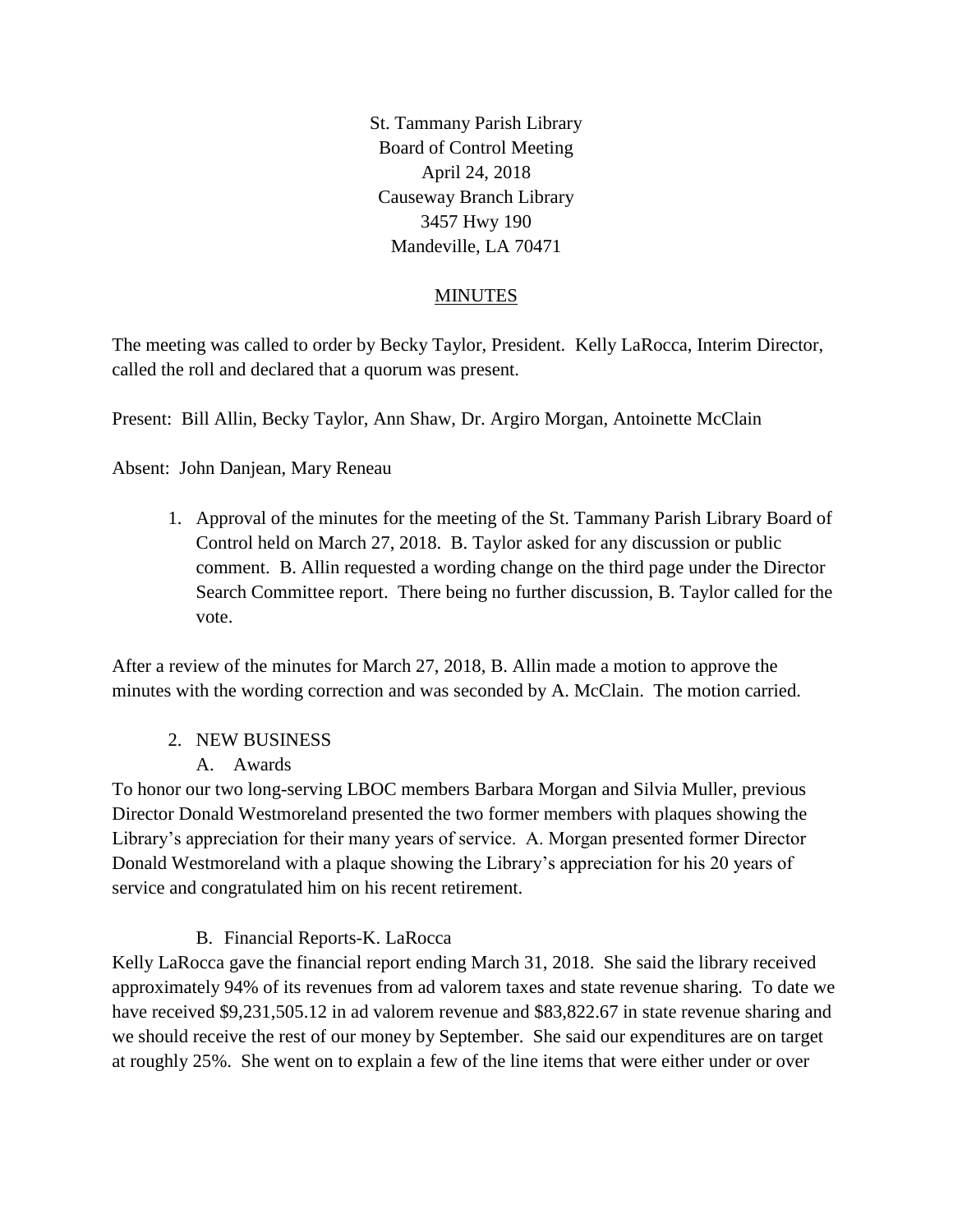St. Tammany Parish Library Board of Control Meeting-Minutes April 24, 2018 Page 2

including: salaries, publication of legal notices, summer reading printing, utilities resulting from a colder than average winter and signage. The library is required to publish all legal notices and minutes. She said we have leased the new Administration building on  $21<sup>st</sup>$  Ave. and the temporary branch at Claiborne Hill. The Polaris line item is up because we have updated all the branches and also have added Polaris service to our new Administrative offices. Other overages were due to yearly contracts that were renewed and those line items will even out as the year goes on. She asked if the Board had any questions. B. Allin thanked K. LaRocca for her diligence in presenting the financial reports. A. Shaw had a question about the salaries line item and asked for clarification about which positions have not been filled. K. LaRocca answered we have an open position for the director and two teen librarian positions which were only recently filled. Lastly, we are still waiting for the month we receive a third pay period. B. Taylor asked if the Board or Public had any further questions about the financial reports. There being none a motion was made by B. Allin and seconded by A. Morgan to accept the financial reports ending March 31, 2018. Motion carried.

### C. 2018 Spring Budget Amendment-K. LaRocca

K. LaRocca said traditionally we submit a fall budget amendment but because we are in the process of moving the Administrative offices and the Covington Branch, an amendment was necessary. Most of the money will be set aside for the cost of moving. Also we expect to receive \$72,000.00 in reimbursement from the Parish for our camera purchase. She went on to point out the line items that needed to be amended: public and legal notices, signage, utilities, maintenance and general moving expenses for both Administration and Covington. The seminar line item will need to be amended. ALA is in New Orleans this year and we are sending as many librarians as possible. We purchased a new library delivery van. B. Allin asked for a specific projected total amendment amount. K. LaRocca said the total expenditure amount that will be added to the 2018 budget would be \$283,500.00 according to our accountant's calculations. B. Taylor asked for further discussion from the Board and Public related to the 2018 budget amendment. There being none a motion was made by B. Allin and seconded by A. McClain to approve the 2018 Spring Budget Amendment. Motion carried.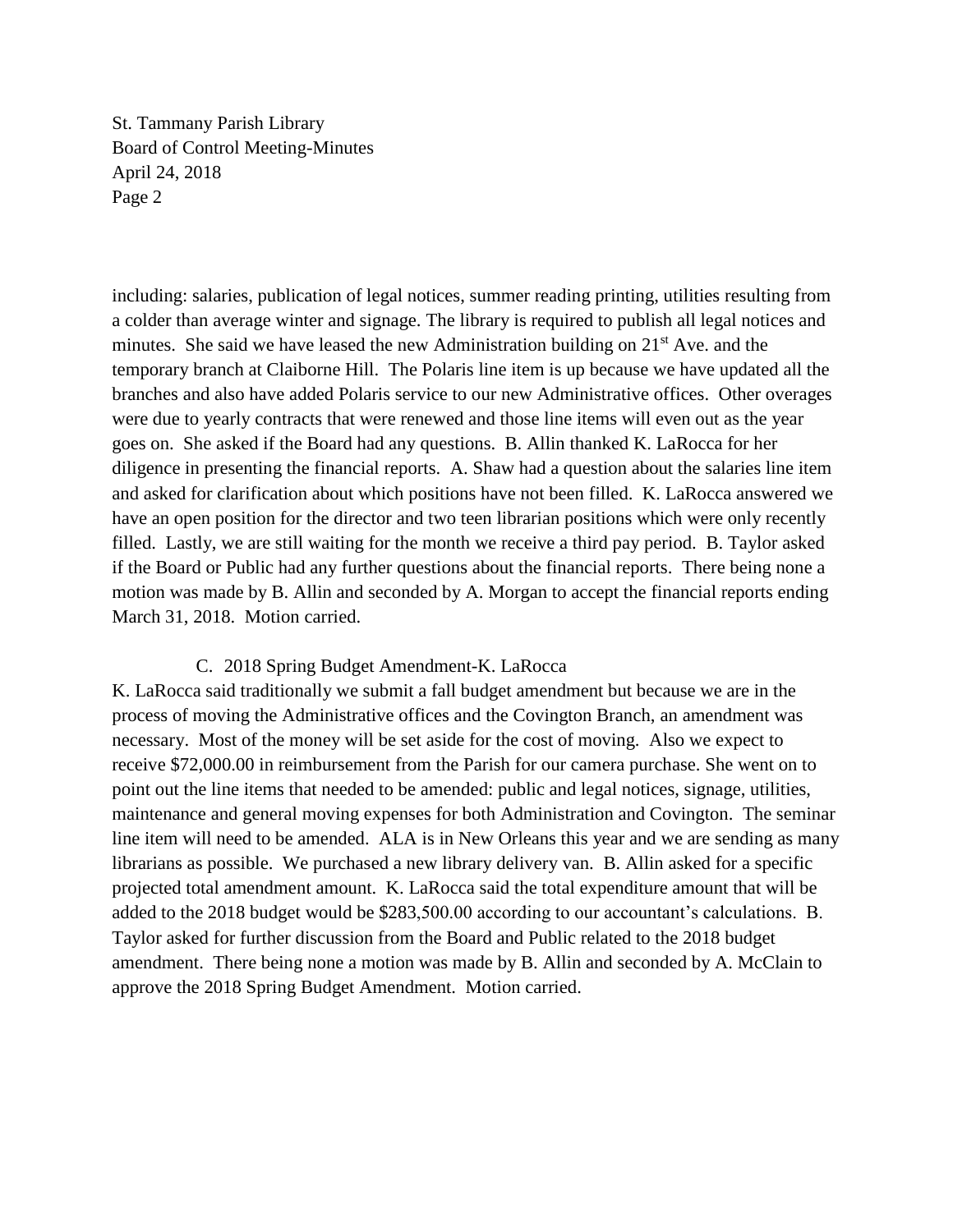St. Tammany Parish Library Board of Control Meeting-Minutes April 24, 2018 Page 3

### D. Summer Reading Presentation

Tanya DiMaggio, Jennifer Rifino and Jillian Boudreaux presented their SRP outlines for the 2018 program, "Libraries Rock." T. DiMaggio said this year prizes will be given at the beginning of the program to encourage participation. J. Rifino said she is excited about the two new Teen Librarians, Abby Mayfield and Charlene Barrett. J. Boudreaux said this is the third year of adult participation in the SRP and she is hoping to find a geologist to come out to do a program.

# E. Interim Director's Report-K. LaRocca

K. LaRocca gave an account of all the outreach, programming and staffing updates. The Library purchased a new delivery van. K. LaRocca attended the Friends of the Slidell Library meeting who contributed to funding of half of the new computer chairs at the Slidell Library. Food for Fines was offered April 9-21 in celebration of National Library Week. The food will be distributed to our partnering food banks. Summer Reading will kick off with a Free Family Music Festival on May 19<sup>th</sup>. She also mentioned the LBOC was required to fill out financial disclosure forms with the State by May  $15<sup>th</sup>$  as well as complete their ethics training by the end of the year. She asked for questions. B. Taylor asked when the new van would be finished. K. LaRocca said it will be finished April 26, 2018. A. Morgan asked about the ethics documents and training. It was suggested that all documents required for the State should be sent certified mail and the ethics training certificates completed online could be easily printed and either mailed or emailed to Melissa.

### 3. OLD BUSINESS

# A. Covington Renovation Update-K. LaRocca

K. LaRocca spoke to the Parish who said the plan package will go out for advertisement in the middle of May. The Parish said it usually takes 120 days from the time they advertise to the time construction begins. This puts us roughly at a September date for the start of construction. She said both leases for the Covington temporary branch and the Administrative offices have been signed. She said everything is progressing nicely and asked if anyone had questions. There were no questions.

# B. Director Search Committee Report-B. Taylor

Becky Taylor said the subcommittee to draft the job description and advertisement for the director's position have met twice; April  $5<sup>th</sup>$  and  $12<sup>th</sup>$ . She expected to hold another meeting with